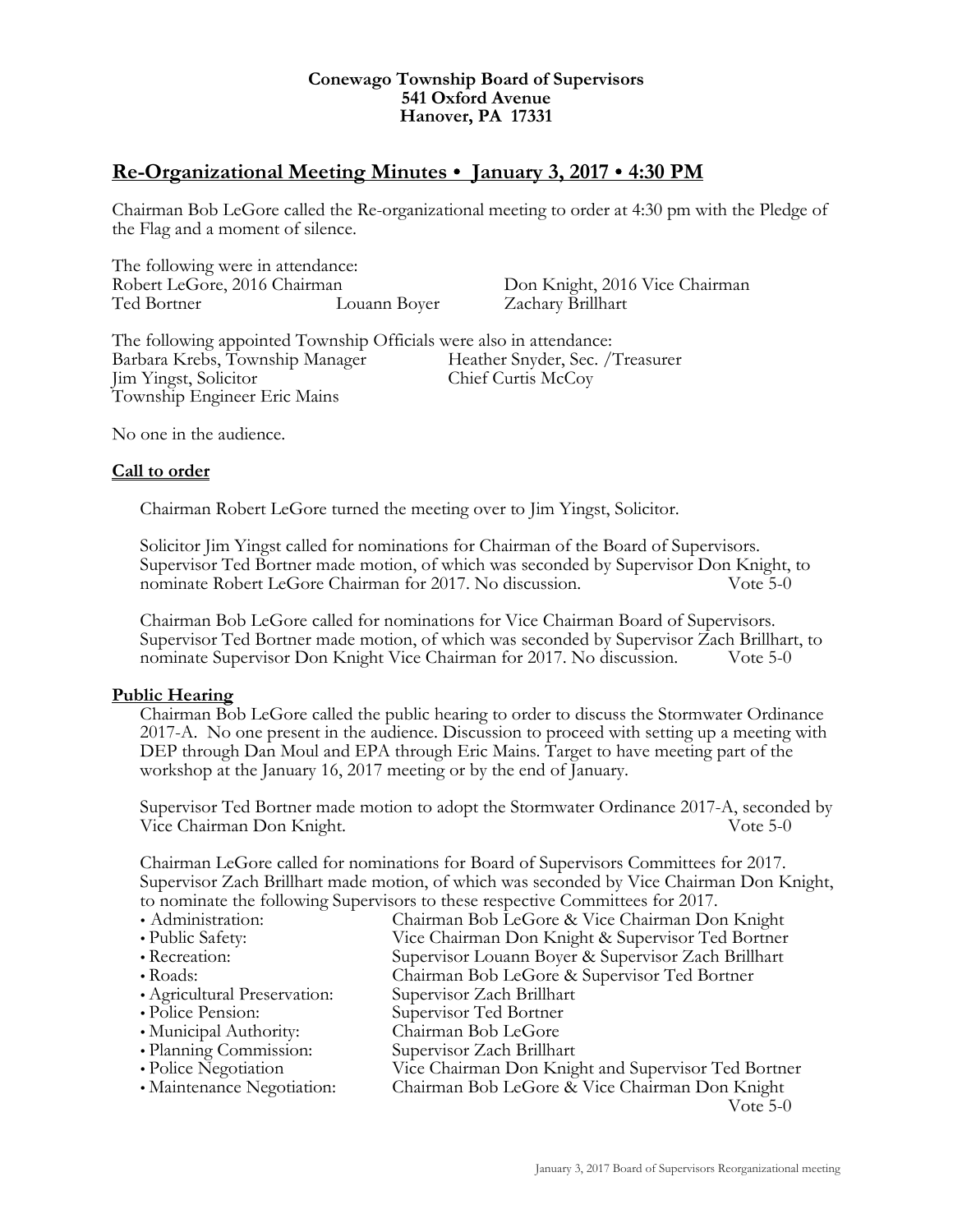Chairman Bob LeGore called for the following motions:

Supervisor Zach Brillhart as the voting delegate for the PSATS' Annual Educational Conference in 2017.

To reappoint Heather Snyder, Secretary/Treasurer with bonding at \$750,000.00 and salary compensation at the 2017 rates.

To reappoint the Zoning/Code Enforcement Officer, Maintenance Manager, Chief of Police, and Township Manager at determined 2017 rates.

To reappoint Solicitor, James T. Yingst, 40 York Street, Hanover, PA as Conewago Township Solicitor at rates as in the ongoing contracts.

To reappoint Siana, Bellwoar & McAndrew, LLP as Special Legal Counsel as in ongoing contracts.

To reappoint Eckert Seamans, Michael Miller as special labor council as in ongoing contracts.

To reappoint Harold Eastman as the Zoning Hearing Board Solicitor as in ongoing contracts.

To reappoint Douglas Stambaugh of G.H.I. as Sewage Enforcement Officer and Gannett Fleming as alternate S.E.O. at rates as in the ongoing contracts.

To reappoint Gannett Fleming as the Township Engineer at the rates as in the ongoing contracts.

To reappoint Kevin Adams as Township Emergency Management Coordinator for 2017.

To reappoint David Barnhart term expiring 12/31/2020 and Zachary Brillhart term expiring 12/31/2021 to the Planning Commission.

To appoint James Finecey to the Zoning Hearing Board term expiring 12/31/2021.

To appoint Andrew Lawrence to the Municipal Authority term expiring 12/31/2021.

Positions are open to serve a 6 year term as an Elected Auditor.

Position is open to fulfill the position of Chair of the Vacancy Board.

To reappoint in 2017 Stambaugh-Ness as the contracted C.P.A. for the purposes of auditing the accounts of the Township consistent with the Second Class Township Code Section 917.

To reappoint York-Adams Tax Bureau as the collector of the Local Tax Enabling Act 32 (Earned Income, LST and Delinquent Per Capita).

To reappoint Heather Snyder as delegate and Barbara Krebs as alternate delegate to the Adams County Tax Collection Committee and to the York\Adams Tax Bureau.

To reappoint Barbara Krebs as delegate and David Arndt, Jr. as alternate delegate to the Adams County Council of Governments.

To reappoint Heather Snyder as the Right to Know Officer and David Arndt as the alternate.

To reappoint the Planning Commission, Zoning Hearing Board, Elected Auditor and Municipal Authority members at seated 2017 rates.

Supervisor Ted Bortner made motion to appoint/reappoint all the above listed, seconded by Supervisor Louann Boyer. Supervisor Ted Bortner asked that we send a letter to Deb Ernst who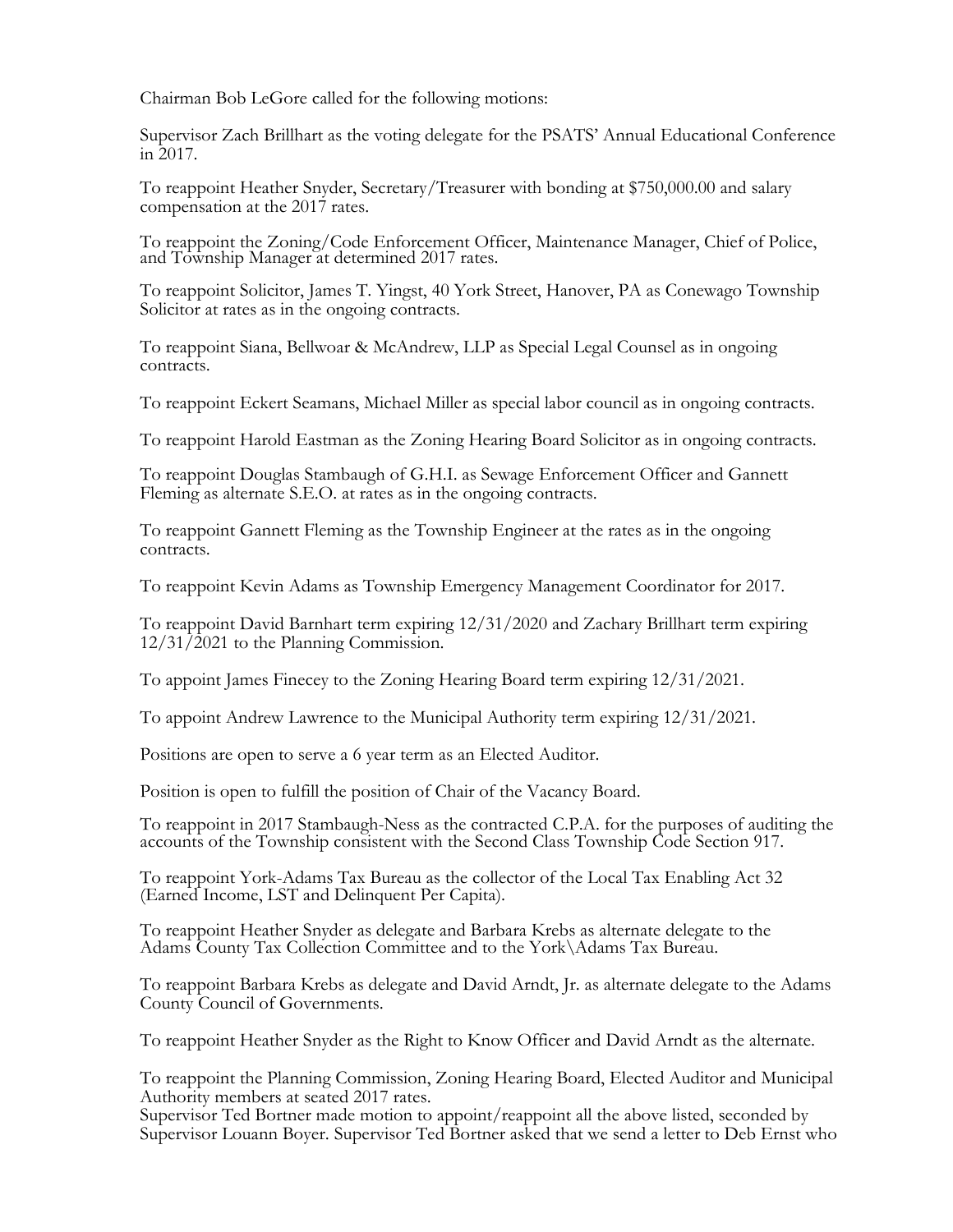# **New Business**

Public notice for the 2017 meeting schedule was published on December 24, 2016 in The Gettysburg Times and December 25, 2016 in the Hanover Evening Sun. Supervisor Ted Bortner made motion to approve the advertisements, seconded by Supervisor Zach Brillhart. Supervisor Ted Bortner asked if this could be on the website. Vote 5-0

Chairman Bob LeGore called for the motion to adopt Resolution 2017-A which establishes the fee schedule for the Township in 2017.<br>Supervisor Ted Bortner made motion, of which was seconded by Supervisor Louann Boyer,

To adopt Resolution 2017-A, Fee Schedule for Conewago Township, as presented. No Discussion. Vote 5-0

Chairman Bob LeGore called for the motion to adopt Resolution 2017-B which establishes the

Tax Levy at 2.0109 mills for the Township in 2017. Supervisor Zach Brillhart made motion, of which was seconded by Vice Chairman Don Knight, to adopt Resolution 2017-B, Tax Levy, as presented. Discussion: Supervisor Ted Bortner advised the public of no tax increase. Vice Chairman Don Knight abstained from the vote. Vote 4-0

Chairman Bob LeGore called for the motion to adopt Resolution 2017-C which authorizes the Secretary/Treasurer to pay certain operating disbursements that may become due and payable

prior to the Board of Supervisors official review and approval. Supervisor Ted Bortner made motion, of which was seconded by Supervisor Zach Brillhart, to adopt Resolution 2017-C, Payment of Operating Disbursements, as presented. No Discussion. Vote 5-0

Chairman Bob LeGore called for the motion to adopt Resolution 2017-D, the Disposition of Records for the 2009 Fiscal Year.

Supervisor Ted Bortner made motion, of which was seconded by Supervisor Louann Boyer, to adopt Resolution 2017-D, Disposition of Records, as presented. No Discussion. Vote 5-0

Chairman Bob LeGore reviewed the Holiday schedule for 2017 advising no motion was needed. New Year's Day, Good Friday, Memorial Day, Independence Day, Veterans Day, Labor Day, Thanksgiving Day and the day after, and Christmas Day. Vote 5-0

# **Other Business**

Supervisor Louann Boyer made motion to Solicitor Jim Yingst to file a new application for \$68.50 through the County for the potential Clean and Green Rollback for the 10 acre parcel from Conewago Township to Utz Quality Foods, (the runways were excluded from the Clean and Green program), seconded by Supervisor Brillhart. Discussion: Solicitor Jim Yingst asked the Board what is the use of the building? The

building is used to store mowers. Vote 5-0

Supervisor Ted Bortner made motion to release Public Improvements Bonding obligations for the Rich Fogel & Son project in the amount of \$37,145.40. Vote 5-0

# **Public Comment**- None

#### **Announcements**

Elected Auditors Re-Organizational Meeting – Cancelled.

Zoning Hearing Board – Re-Organizational and Regular Meeting – To be determined